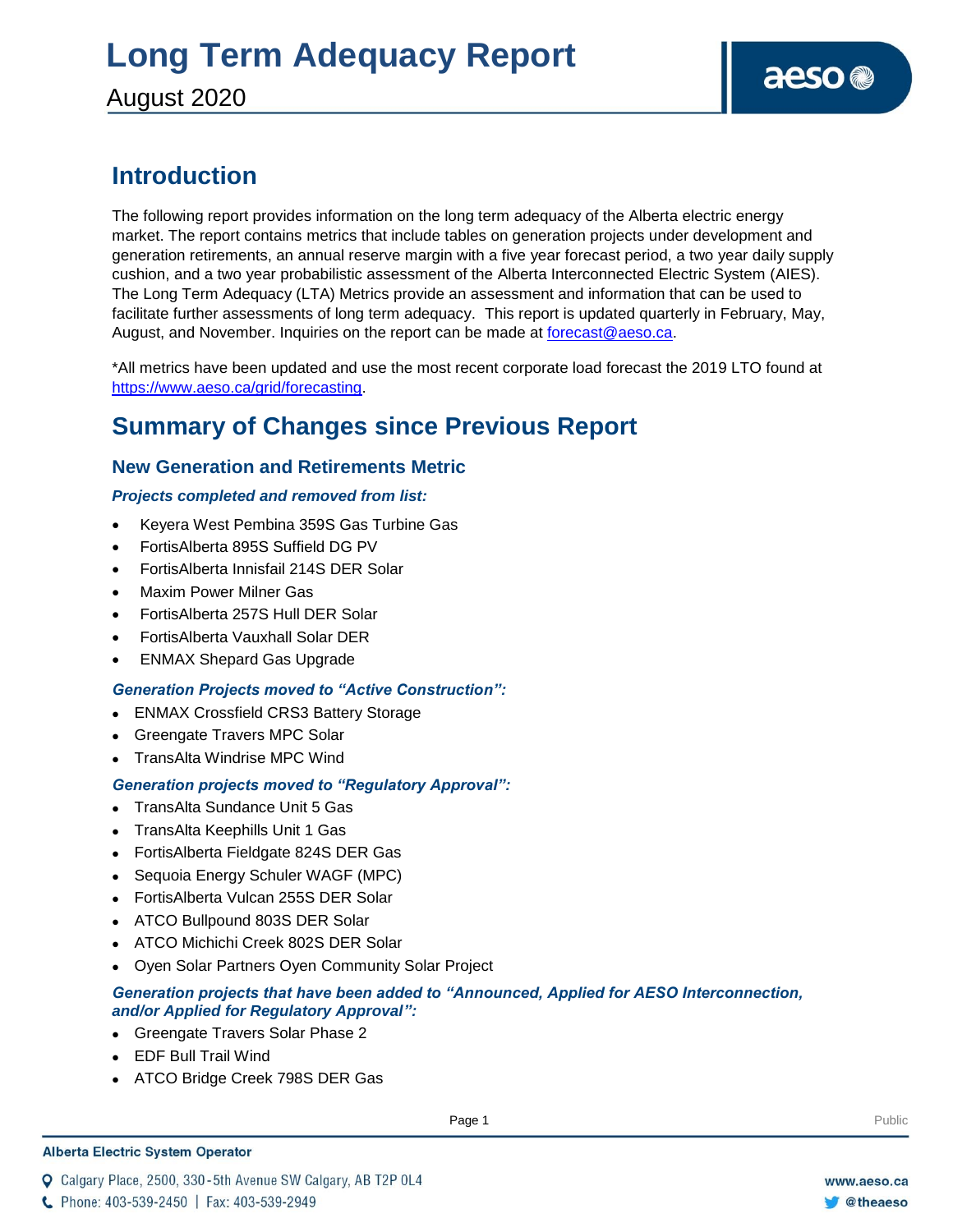- ATCO Three Hills 770S DER Gas
- ATCO Vilna 777S DER Solar
- Suncor Forty Mile Granlea Wind Phase 2
- BluEarth Renewables Wheatcrest MPC Solar
- Milner Power Milner 1 Gas
- Milner Power Milner 1 & 2 Gas
- ATCO Ethel Lake 717S DER Wasteheat
- FortisAlberta Castle Meridian DER Wind
- ENMAX FMC DER Cogen

#### *Generation projects that have been removed:*

- Capital Power Genesee 4
- Capital Power Genesee 5
- Capital Power Halkirk 2 Wind
- TransAlta Cowley Ridge 1 Wind
- ATCO Wapiti 823S DER Gas
- Alberta Power Battle River Unit 6 Gas
- RES Spirit River MPC Wind
- Maxim Power Milner 2 Phase 2
- ENMAX Bonnybrook

#### *Other changes to generation projects***:**

| <b>Project</b>                                         | <b>Change</b>                     |
|--------------------------------------------------------|-----------------------------------|
| TransAlta - Summerview 2 Battery Storage               | New ISD of Aug-2020 from Jun-2020 |
| Imperial Oil - Edmonton 95S Cogen                      | New ISD of Aug-2020 from Jun-2020 |
| ENMAX – Crossfield CRS3 Battery Storage                | New ISD of Oct-2020 from Aug-2020 |
| Claresholm Solar GP Inc. - Claresholm Solar Connection | New ISD of Oct-2020 from Jun-2020 |
| Capital Power - Whitla Wind Power - Phase 2            | New ISD of Dec-2020 from Sep-2020 |
| Enbridge - South Terminal Gas                          | New ISD of Feb-2021 from Dec-2020 |
| FortisAlberta - Namaka DER Solar                       | New ISD of Apr-2021 from Jun-2020 |
| ATCO - Michichi DER Solar                              | New ISD of Apr-2021 from Nov-2020 |
| Joss Wind - Jenner WAGF                                | New ISD of May-2021 from Aug-2020 |
| Joss Wind - Jenner WAGF - Phase 2                      | New ISD of May-2021 from Aug-2020 |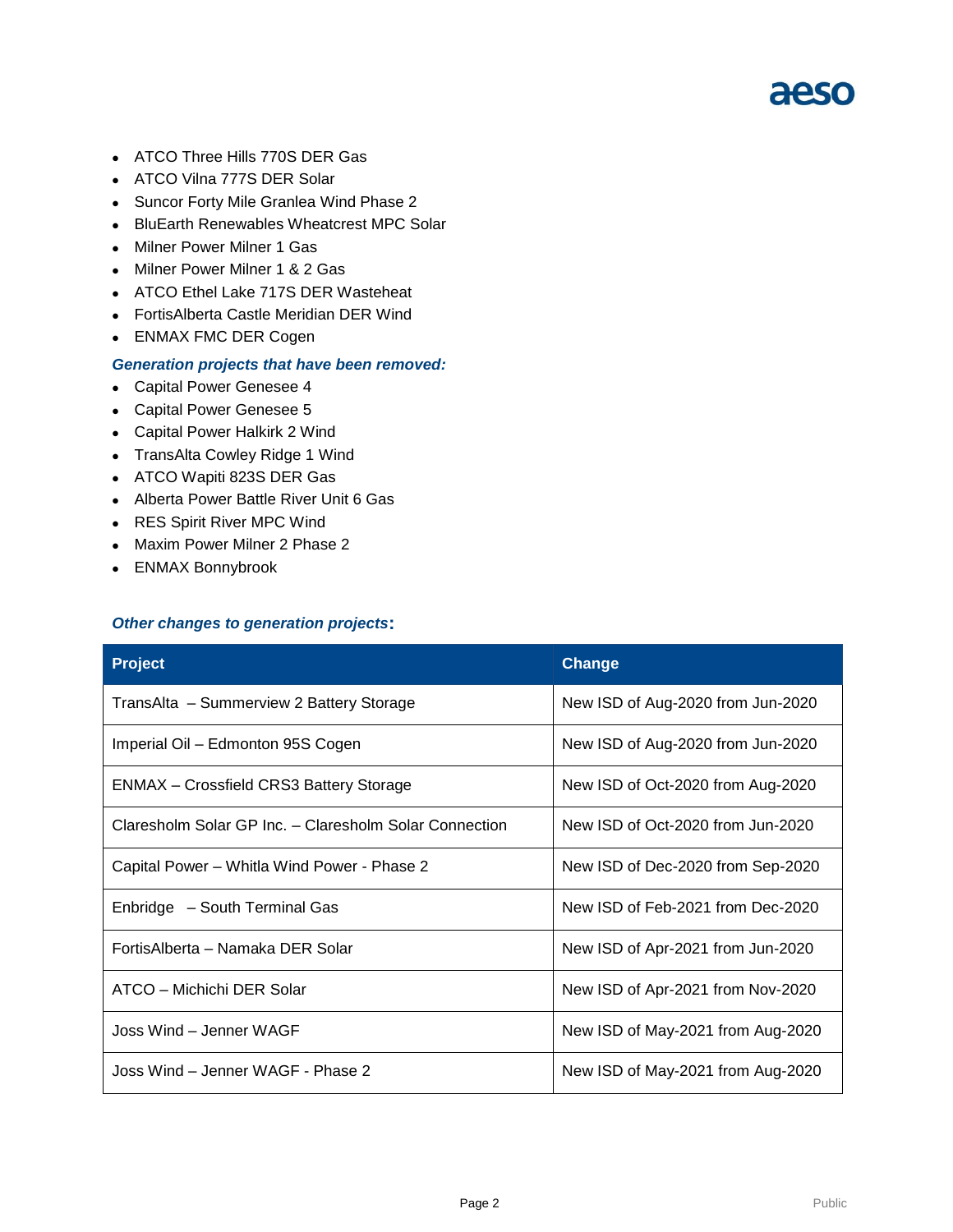| Joss Wind - Jenner Wind Phase 3                  | New ISD of May-2021 from Aug-2020 |
|--------------------------------------------------|-----------------------------------|
| Greengate Power - Stirling WAGF                  | New ISD of May-2021 from Sep-2020 |
| FortisAlberta - Joffre 535S DER Solar            | New ISD of Jul-2021 from Mar-2021 |
| Fortis Alberta - Joffre 535S DER Solar           | New ISD of Jul-2021 from Mar-2021 |
| FortisAlberta - Fieldgate 824S DER Gas           | New ISD of Jul-2021 from Mar-2021 |
| FortisAlberta - Strathmore 151S DER Solar 1      | New ISD of Aug-2021 from Nov-2020 |
| Fortis Alberta - Strathmore 151S DER Solar 2     | New ISD of Aug-2021 from Nov-2020 |
| Fortis Alberta - Bassano 435S DER Solar          | New ISD of Sep-2021 from Jun-2021 |
| FortisAlberta - Jenner 275S DER                  | New ISD of Sep-2021 from Feb-2021 |
| FortisAlberta - Gleichen DG Solar                | New ISD of Oct-2021 from Jun-2020 |
| FortisAlberta - Spring Coulee 385S Solar DG      | New ISD of Oct-2021 from Sep-2020 |
| ATCO - Bridge Creek 798S DER Gas                 | New ISD of Nov-2021 from Apr-2021 |
| Suncor - Forty Mile Granlea WAGF                 | New ISD of Nov-2021 from Nov-2020 |
| Fortis Alberta - Buffalo Atlee Cluster 1 WAGF    | New ISD of Dec-2021 from Sep-2020 |
| FortisAlberta - Buffalo Atlee Cluster 3 WAGF     | New ISD of Dec-2021 from Sep-2020 |
| Fortis Alberta - Buffalo Atlee Cluster 2         | New ISD of Dec-2021 from Sep-2020 |
| NextEra - Red Deer Battery Energy Storage        | New ISD of Dec-2021 from Dec-2020 |
| NextEra - Ghost Pine Battery ES System           | New ISD of Dec-2021 from Dec-2020 |
| FortisAlberta - Red Deer 63S DER Solar           | New ISD of Dec-2021 from Dec-2020 |
| BER Hand Hills Wind LP - BER Hand Hills MPC Wind | New ISD of May-2022 from Feb-2022 |
| <b>RESC - Forty Mile MPC Wind</b>                | New ISD of Jun-2022 from Aug-2021 |
| Solar Krafte - Brooks                            | New ISD of Jun-2022 from Jun-2021 |
| ATCO Power - Poplar Hill Gas                     | New ISD of Jul-2022 from Jul-2020 |
| ATCO - Valleyview Gas                            | New ISD of Jul-2022 from Jul-2020 |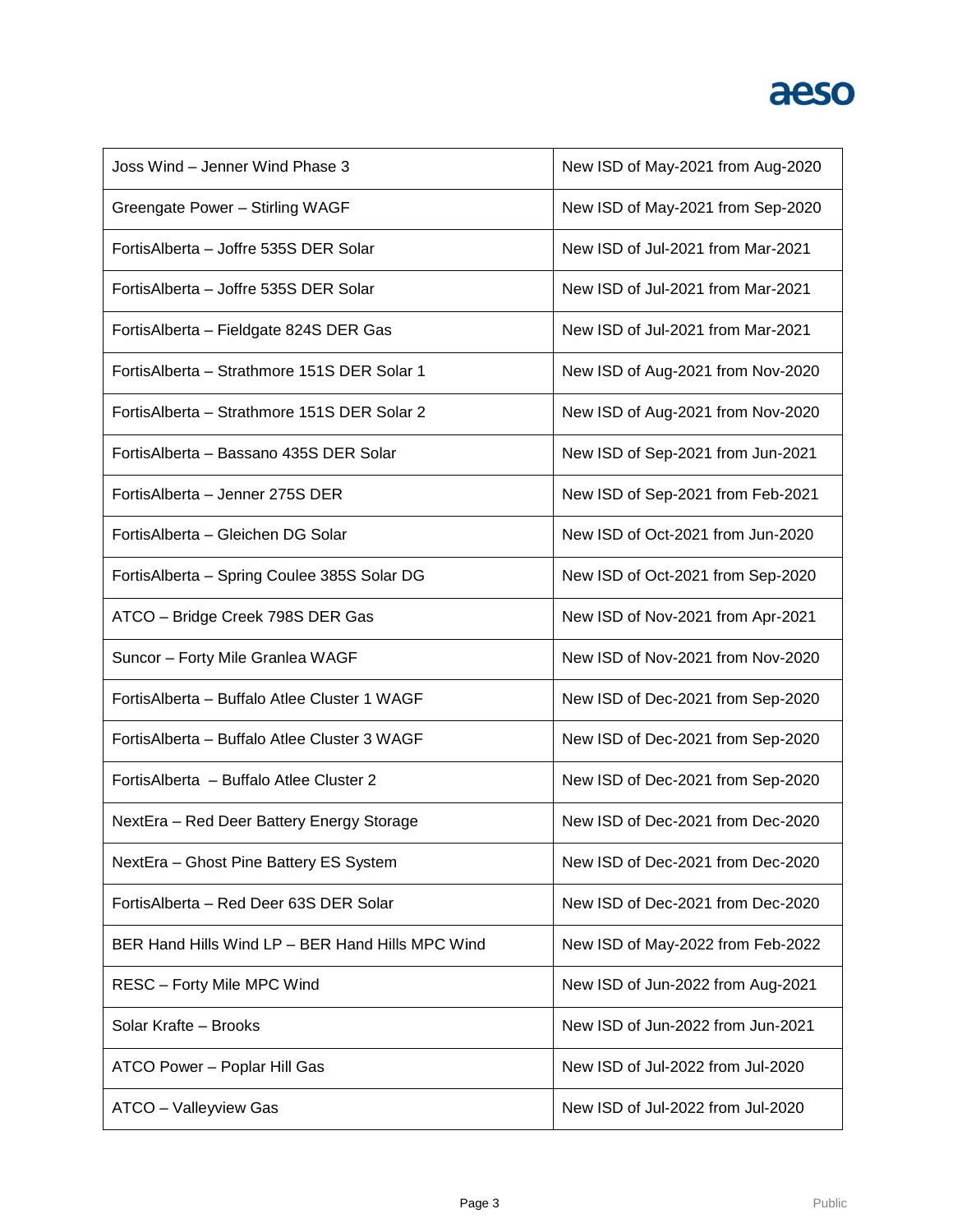| TCE - Saddlebrook Solar Storage                              | New ISD of Sep-2022 from Jun-2022 |
|--------------------------------------------------------------|-----------------------------------|
| FortisAlberta - FortisAlberta Buffalo Creek 526S DER Storage | New ISD of Sep-2022 from Dec-2020 |
| ATCO - Monitor 2 774S DER Solar                              | New ISD of Nov-2022 from May-2020 |
| ATCO - Monitor 1 774S DER Solar                              | New ISD of Nov-2022 from May-2020 |
| FortisAlberta – Taber 83S DER Solar 1                        | New ISD of Nov-2022 from May-2021 |
| FortisAlberta - Taber 83S DER Solar 2                        | New ISD of Nov-2022 from May-2021 |
| Fortis Alberta – Taber 83S DER Solar 3                       | New ISD of Nov-2022 from May-2021 |
| FortisAlberta – Taber 83S DER Solar 4                        | New ISD of Nov-2022 from May-2021 |
| FortisAlberta – East Crossfield 64S DER Wasteheat            | New ISD of Nov-2022 from Jul-2021 |
| HEP Capital - Alderson Solar                                 | New ISD of Dec-2022 from Apr-2020 |
| RESC - Enterprise MPC Solar                                  | New ISD of Dec-2022 from Aug-2021 |
| Enbridge - WhiteTail Peaking Station                         | New ISD of May-2023 from Apr-2020 |
| EDF - North Slope Solar                                      | New ISD of Aug-2023 from Jun-2023 |

### **Reserve Margin Metric**

The reserve margin has been updated to reflect changes to the project list.

### **Supply Cushion Metric**

The forecast supply cushion has been updated to reflect the new time period.

### **Two Year Probability of Supply Adequacy Shortfall Metric**

New values for the metric have been calculated with Total Energy Not Served equaling 21 MWh. This value is below the 2,043 MWh threshold.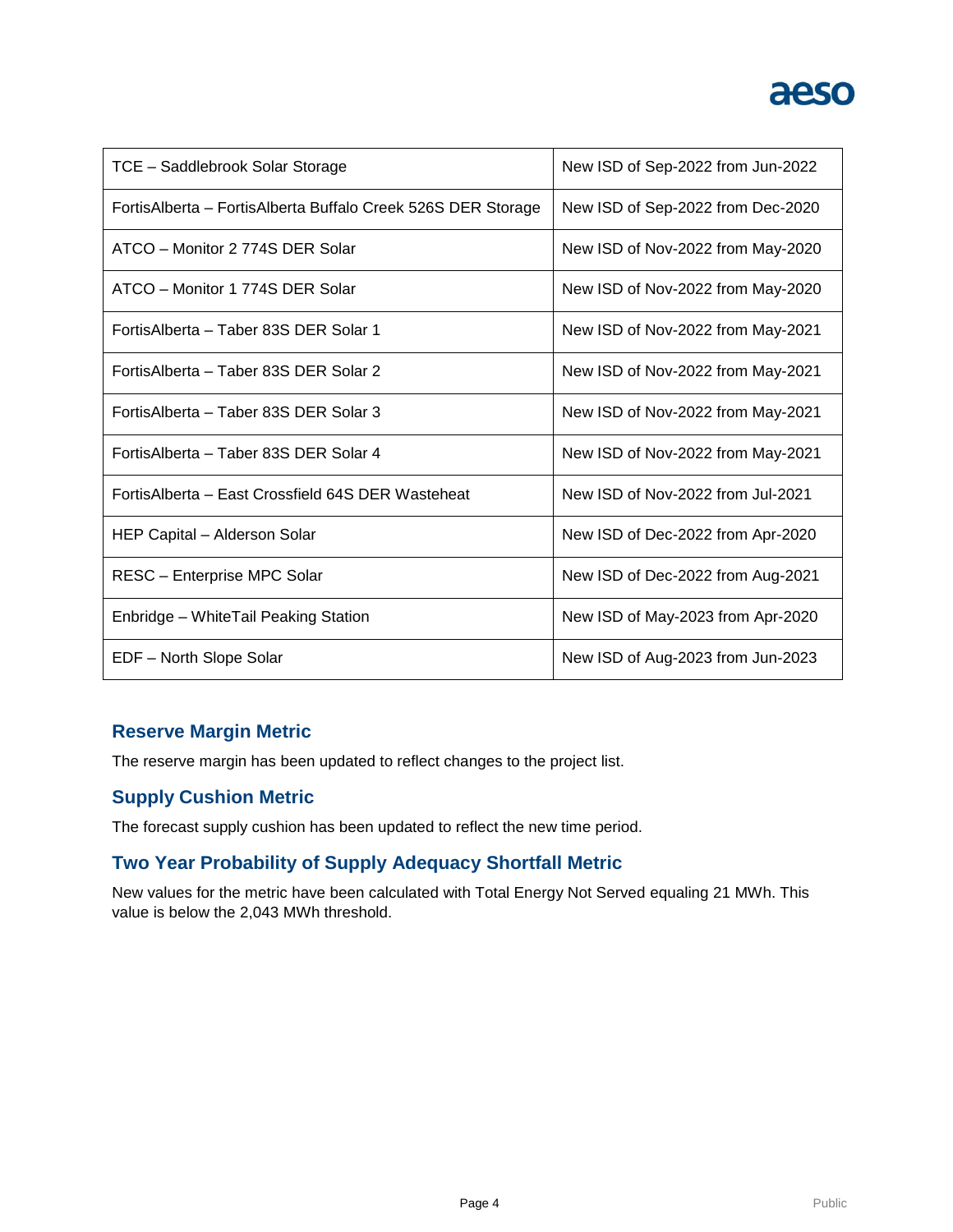### **New Generation Projects and Retirements Metric**

The New Generation Projects and Retirements Metric is a summary of generation at various stages of development in Alberta and is shown in Tables 1 to 4 below. In Alberta's deregulated electricity market competitive forces determine the location, magnitude and timing of new generation additions. Information on prospective generation additions and retirements provides context for the future market in Alberta. The information is drawn from a variety of public sources and includes new generation, changes to existing generation and the retirement of generating units. Changes in project in-service dates (ISDs) and regulatory stages occur as projects move forward and/or market conditions change. Current information on connection project ISDs can be found in the [AESO Project List](https://www.aeso.ca/grid/connecting-to-the-grid/) and information on power plant applications can be found at the **Alberta Utilities Commission** website.

| Sponsor(s)                  | <b>Project Name</b>                | <b>Fuel</b> | <b>Unit</b><br>Capacity* | ISD*     |
|-----------------------------|------------------------------------|-------------|--------------------------|----------|
| TransAlta                   | Summerview 2 Battery Storage       | Storage     | 10                       | Aug-2020 |
| <b>Imperial Oil</b>         | Edmonton 95S Cogen                 | Gas         | 43                       | Aug-2020 |
| <b>ENMAX</b>                | Crossfield CRS3 Battery Storage    | Storage     | 0                        | Oct-2020 |
| Claresholm Solar GP<br>Inc. | <b>Claresholm Solar Connection</b> | Solar       | 130                      | Oct-2020 |
| Greengate                   | <b>Travers Solar</b>               | Solar       | 400                      | Dec-2020 |
| FortisAlberta               | Burdett 368S DG P/V                | Solar       | 11                       | Dec-2020 |
| TransAlta                   | Windrise MPC Wind                  | Wind        | 207                      | Dec-2020 |
| Fengate                     | <b>Strathcona Cogeneration</b>     | Gas         | 96                       | Feb-2021 |
| FortisAlberta               | 421S Hays DG PV                    | Solar       | 24                       | Mar-2021 |
| Suncor                      | Forty Mile Granlea WAGF            | Wind        | 200                      | Nov-2021 |
| Total (MW)                  |                                    |             | 1121                     |          |

### **Table 1: Generation Projects under Construction**

*\*Unit Capacity – Expected MW capacity; ISD – Estimated in-service date*

#### **Alberta Electric System Operator**

Q Calgary Place, 2500, 330-5th Avenue SW Calgary, AB T2P 0L4

C Phone: 403-539-2450 | Fax: 403-539-2949

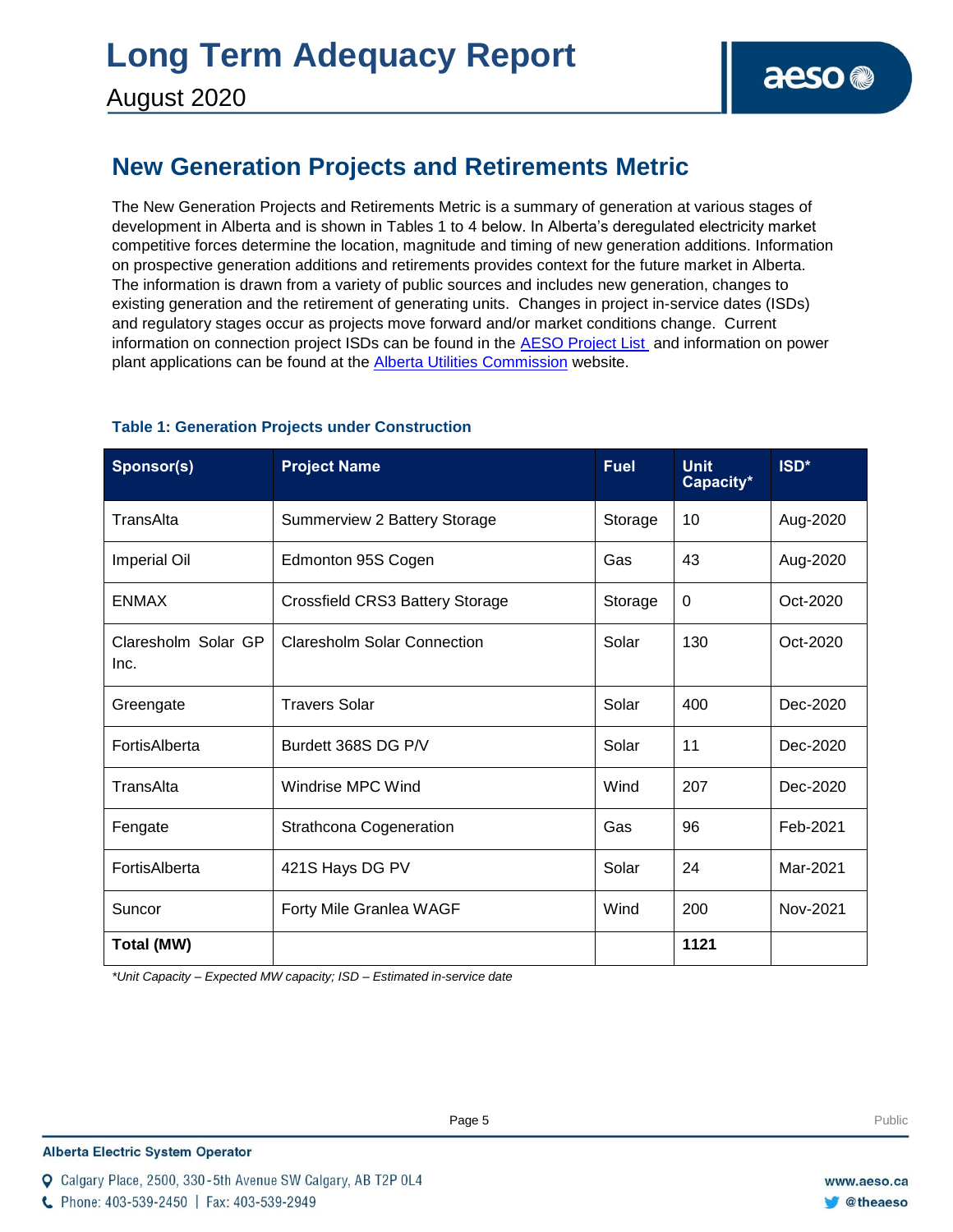| Sponsor(s)                 | <b>Project Name</b>             | <b>Fuel</b> | <b>Unit</b><br><b>Capacity</b> | <b>ISD</b> |
|----------------------------|---------------------------------|-------------|--------------------------------|------------|
| <b>ATCO</b>                | Three Hills 770S DER Solar 1    | Solar       | 25                             | Sep-2020   |
| <b>ATCO</b>                | Michichi Creek 802S DER Solar   | Solar       | 25                             | Sep-2020   |
| FortisAlberta              | 498S Tilley DG PV               | Solar       | 22                             | Oct-2020   |
| FortisAlberta              | 368S Burdett DER Solar          | Solar       | 20                             | Nov-2020   |
| FortisAlberta              | 275S Jenner Solar DER           | Solar       | 23                             | Nov-2020   |
| <b>EDP Renewables</b>      | Sharp Hills Wind Farm           | Wind        | 300                            | Nov-2020   |
| <b>ATCO</b>                | Rycroft 730S Battery DER        | Storage     | 20                             | Nov-2020   |
| <b>Maxim Power</b>         | <b>Deerland Peaking Station</b> | Gas         | 186                            | Dec-2020   |
| <b>Capital Power</b>       | Whitla Wind Power - Phase 2     | Wind        | 97.2                           | Dec-2020   |
| <b>ENMAX</b>               | Zephyr Wind Farm                | Wind        | 200                            | Dec-2020   |
| FortisAlberta              | Brooks 121S DER Solar 1         | Solar       | 14                             | Dec-2020   |
| FortisAlberta              | Brooks 121S DER Solar 2         | Solar       | 12.5                           | Dec-2020   |
| <b>ATCO</b>                | Sarah Lake 743S DER Geothermal  | Gas         | 21                             | Jan-2021   |
| <b>BowArk Energy</b>       | Drywood Gas Generator           | Gas         | 38                             | Jan-2021   |
| <b>EPCOR</b>               | WSI DG Solar                    | Solar       | 12                             | Jan-2021   |
| Enbridge                   | <b>South Terminal Gas</b>       | Gas         | 20                             | Feb-2021   |
| <b>ATCO</b>                | Michichi DER Solar              | Solar       | 75                             | Apr-2021   |
| <b>ATCO</b>                | Michichi Creek 802S DER Solar   | Solar       | 13.5                           | Apr-2021   |
| <b>BluEarth Renewables</b> | Yellow Lake Solar Project       | Solar       | 19                             | Apr-2021   |
| FortisAlberta              | Empress 394S DER Solar 1        | Solar       | 22.5                           | May-2021   |
| FortisAlberta              | Empress 394S DER Solar 2        | Solar       | 16                             | May-2021   |

### **Table 2: Generation Projects with Regulatory Approval**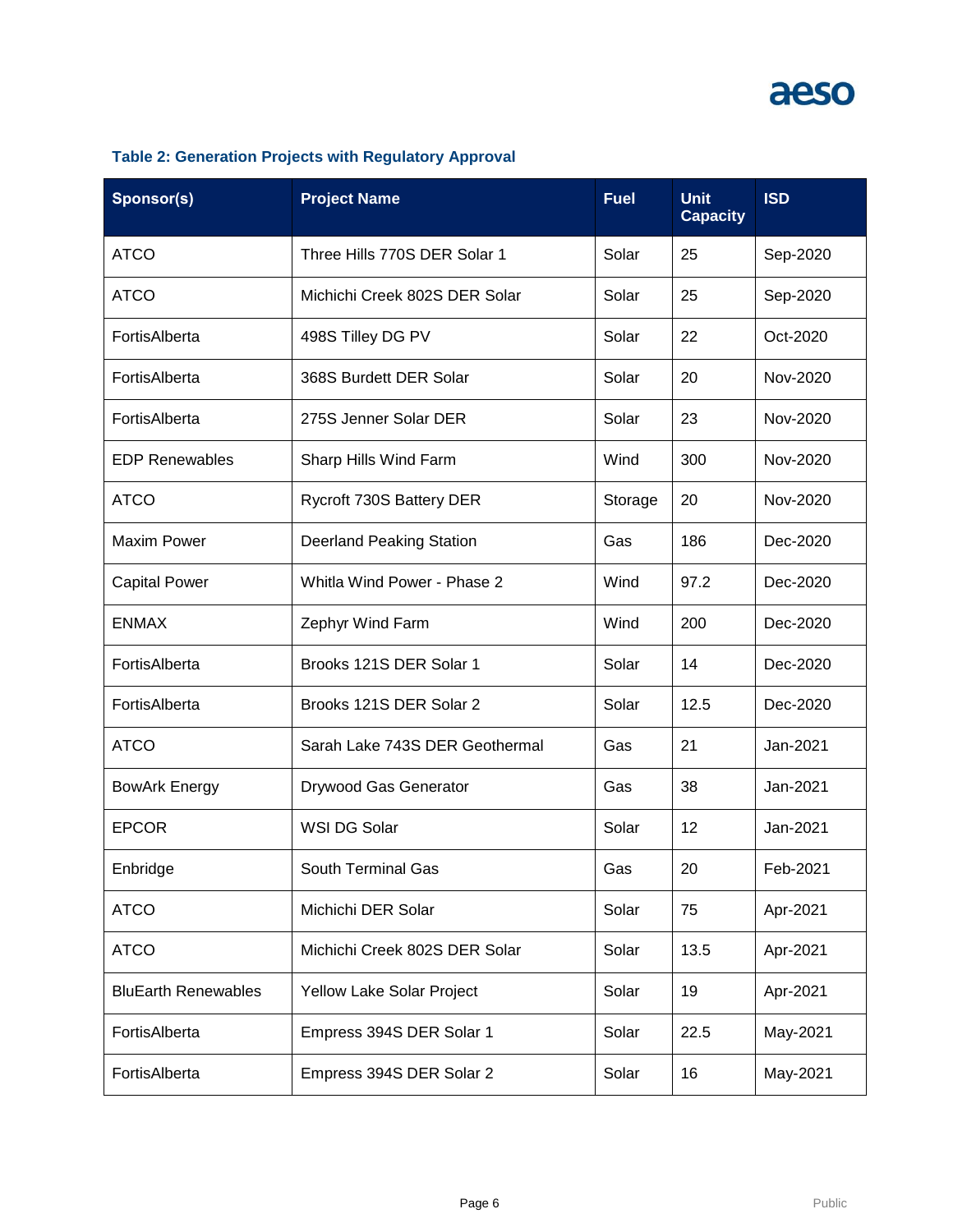| <b>Joss Wind</b>         | Jenner WAGF                         | Wind    | 122   | May-2021 |
|--------------------------|-------------------------------------|---------|-------|----------|
| Greengate Power          | <b>Stirling WAGF</b>                | Wind    | 115   | May-2021 |
| FortisAlberta            | 255S Vulcan Faribault Farms P/V     | Solar   | 25    | May-2021 |
| FortisAlberta            | Coaldale 254S DER Solar 3           | Solar   | 22    | May-2021 |
| FortisAlberta            | Monarch 492S DER Solar              | Solar   | 24    | May-2021 |
| FortisAlberta            | Stavely 349S DER Solar              | Solar   | 8.5   | May-2021 |
| FortisAlberta            | Vulcan 255S DER Solar               | Solar   | 15    | Jun-2021 |
| <b>ATCO</b>              | Bullpound 803S DER Solar            | Solar   | 15    | Jun-2021 |
| Suncor                   | Base Plant Cogen                    | Gas     | 815   | Jul-2021 |
| <b>CNRL</b>              | Primrose East 641S Gas              | Gas     | 32    | Jul-2021 |
| FortisAlberta            | Fieldgate 824S DER Gas              | Solar   | 5     | Jul-2021 |
| Medicine Hat             | CMH Unit 17 Gas                     | Gas     | 44    | Jul-2021 |
| <b>Turning Point Gen</b> | Canyon Creek PHES Storage           | Storage | 75    | Aug-2021 |
| <b>Greengate Power</b>   | Paintearth Wind Farm                | Wind    | 150   | Sep-2021 |
| Kineticor                | Peace River Power Generator         | Gas     | 98    | Sep-2021 |
| FortisAlberta            | Jenner 275S DER                     | Gas     | 23    | Sep-2021 |
| Enel                     | <b>Grizzly Bear Wind</b>            | Wind    | 120   | Oct-2021 |
| TransAlta                | Garden Plain Wind                   | Wind    | 131   | Oct-2021 |
| <b>Grand Prairie</b>     | <b>Grand Prairie MPC Gas</b>        | Gas     | 360   | Oct-2021 |
| FortisAlberta            | Spring Coulee 385S Solar DG         | Solar   | 29    | Oct-2021 |
| <b>EDF</b>               | <b>Cypress Wind</b>                 | Wind    | 201.6 | Nov-2021 |
| FortisAlberta            | <b>Buffalo Atlee Cluster 1 WAGF</b> | Wind    | 18    | Dec-2021 |
| FortisAlberta            | <b>Buffalo Atlee Cluster 3 WAGF</b> | Wind    | 17    | Dec-2021 |
| Sunset Solar Inc.        | <b>Sunset Solar</b>                 | Solar   | 60    | Dec-2021 |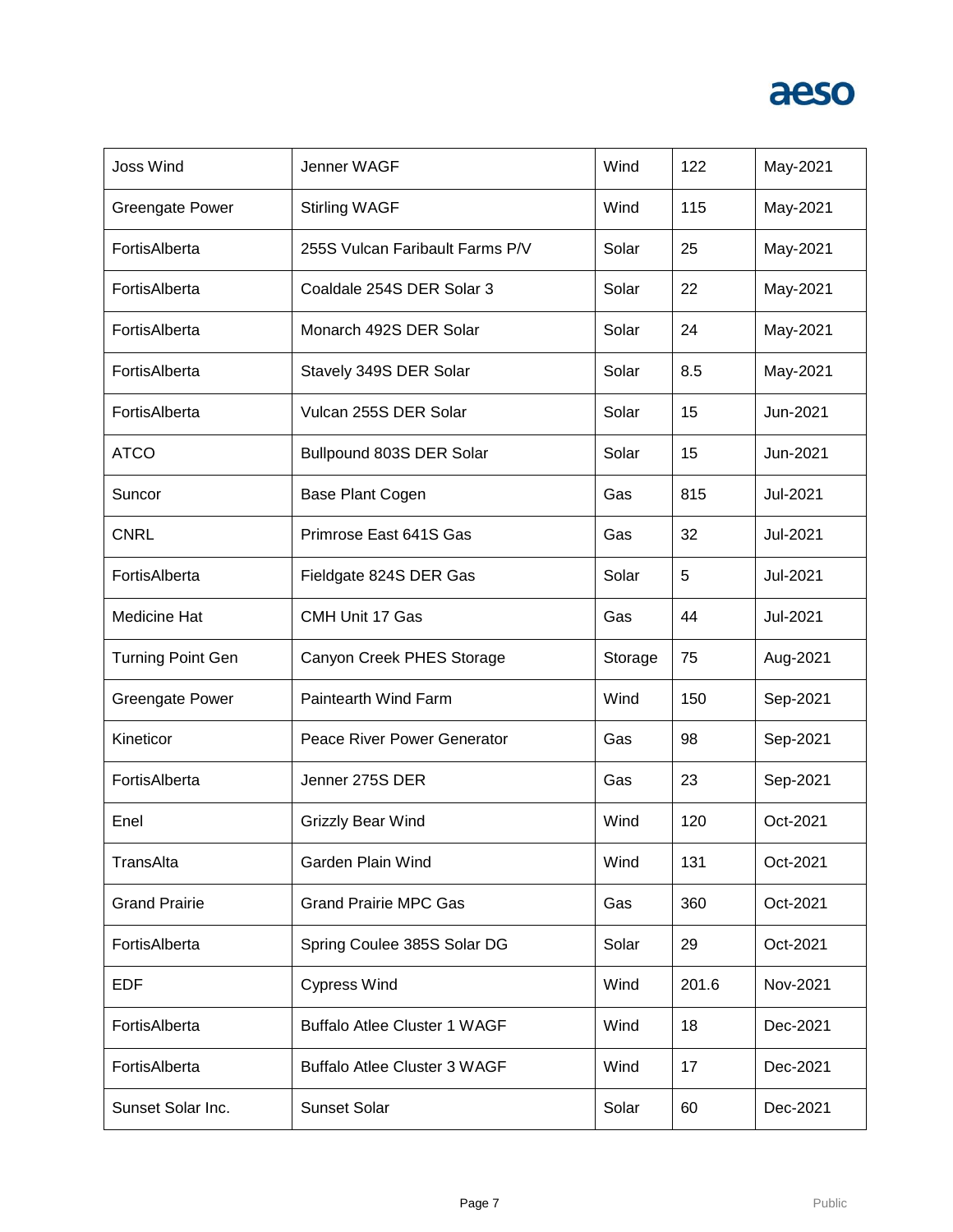

| Heartland                     | <b>Rainbow Lake Gas</b>           | Gas   | 45   | Apr-2022   |
|-------------------------------|-----------------------------------|-------|------|------------|
| <b>BER Hand Hills Wind LP</b> | <b>MPC Wind</b>                   | Wind  | 200  | May-2022   |
| <b>ATCO Power</b>             | Poplar Hill Gas                   | Gas   | 32   | Jul-2022   |
| <b>ATCO</b>                   | <b>Valleyview Gas</b>             | Gas   | 32   | Jul-2022   |
| Naturener                     | Wild Rose 1 Wind Farm             | Wind  | 192  | Aug-2022   |
| Naturener                     | Wild Rose 2 Wind Farm             | Wind  | 218  | Aug-2022   |
| Suncor                        | Forty Mile Maleb WAGF             | Wind  | 200  | Sep-2022   |
| <b>Greengate Power</b>        | <b>Wheatland WAGF</b>             | Wind  | 120  | Sep-2022   |
| <b>BowArk Energy</b>          | Lanfine North Wind WAGF           | Wind  | 145  | Sep-2022   |
| Cascade                       | Combined Cycle Phase 1            | Gas   | 450  | Sep-2022   |
| <b>Alberta Wind Energy</b>    | Old Elm Wind Farm                 | Wind  | 60   | Oct-2022   |
| <b>RESC</b>                   | McLaughlin WAGF                   | Wind  | 47   | Nov-2022   |
| Pteragen                      | Peace Butte Wind Farm             | Wind  | 120  | Dec-2022   |
| Sequoia Energy                | Schuler WAGF (MPC)                | Wind  | 100  | Dec-2022   |
| Cascade                       | Combined Cycle Phase 2            | Gas   | 450  | Dec-2022   |
| Enbridge                      | <b>WhiteTail Peaking Station</b>  | Gas   | 200  | May-2023   |
| TransAlta                     | Sundance Unit 5 Gas               | Gas   | 795  | Nov-2023   |
| <b>EDF</b>                    | Vulcan Solar                      | Solar | 77.5 | Dec-2023   |
| TransAlta                     | Keephills Unit 1 Gas              | Gas   | 640  | Nov-2024   |
| City of Calgary               | Bonnybrook Cogen Expansion        | Gas   | 10   | <b>TBD</b> |
| Solar Krafte                  | Wrentham Solar Project            | Solar | 42   | <b>TBD</b> |
| Oyen Solar Partners           | Oyen Community Solar Project      | Solar | 15   | <b>TBD</b> |
| PetroChina                    | MacKay-Phase 1                    | Gas   | 85   | <b>TBD</b> |
| Syncrude                      | Mildred Lake (Base Plant)-Phase 1 | Gas   | 85   | <b>TBD</b> |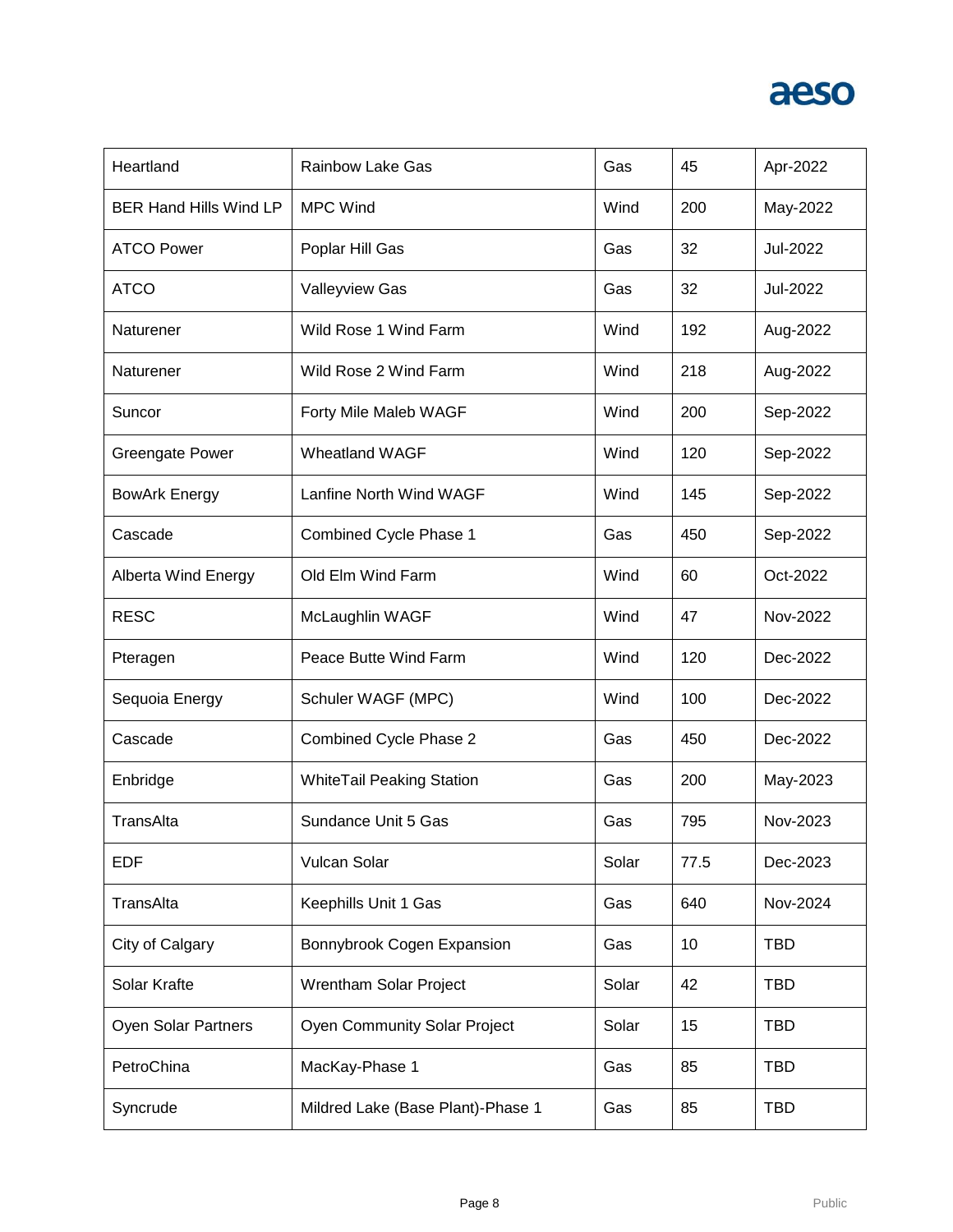

| TransAlta           | Sundance 7                     | Gas   | 850   | <b>TBD</b> |
|---------------------|--------------------------------|-------|-------|------------|
| FortisAlberta       | Enchant 447S DER Solar         | Solar | 74    | <b>TBD</b> |
| Suncor              | Hand Hills Wind Energy Project | Wind  | 80    | <b>TBD</b> |
| TransCanada         | Saddlebrook                    | Gas   | 350   | <b>TBD</b> |
| Imperial Oil        | Kearl - Phase 2                | Gas   | 100   | <b>TBD</b> |
| Imperial Oil        | Kearl - Phase 3                | Gas   | 35    | <b>TBD</b> |
| Pattern Development | Lanfine South Wind             | Wind  | 140   | TBD.       |
| Total (MW)          |                                |       | 9,696 |            |

### **Table 3: Generation Projects that have been Announced, Applied for AESO Connection, and/or Applied for Regulatory Approval**

| Sponsor(s)    | <b>Project Name</b>             | <b>Fuel</b> | <b>Unit</b><br><b>Capacity</b> | <b>ISD</b>   |
|---------------|---------------------------------|-------------|--------------------------------|--------------|
| FortisAlberta | 198S Blackfalds DER Gas Phase 2 | Gas         | 4                              | Aug-2020 (A) |
| Quill         | Rocky Mountain Gas              | Gas         | 295                            | Sep-2020 (A) |
| <b>ATCO</b>   | Coronation 773S Solar DG        | Solar       | 10                             | Sep-2020 (A) |
| Altagas       | Glenridge Wind                  | Wind        | 150                            | Oct-2020 (A) |
| Pengrowth     | Cold Lake Area Energy Centre    | Gas         | 100                            | Oct-2020 (A) |
| Northland     | Bow City MPC Solar              | Solar       | 400                            | Nov-2020 (A) |
| FortisAlberta | Acheson 305S DER Solar          | Solar       | 10                             | Nov-2020 (A) |
| FortisAlberta | Westfield 107S DER Solar        | Solar       | 19                             | Nov-2020 (A) |
| Solar Krafte  | Rainier                         | Solar       | 450                            | Nov-2020 (A) |
| NextEra       | <b>Red Deer River Solar</b>     | Solar       | 150                            | Dec-2020 (A) |
| <b>ENMAX</b>  | <b>Taber Wind Farm</b>          | Wind        | 21                             | Dec-2020 (A) |
| Greengate     | <b>Lathom Solar</b>             | Solar       | 120                            | Dec-2020 (A) |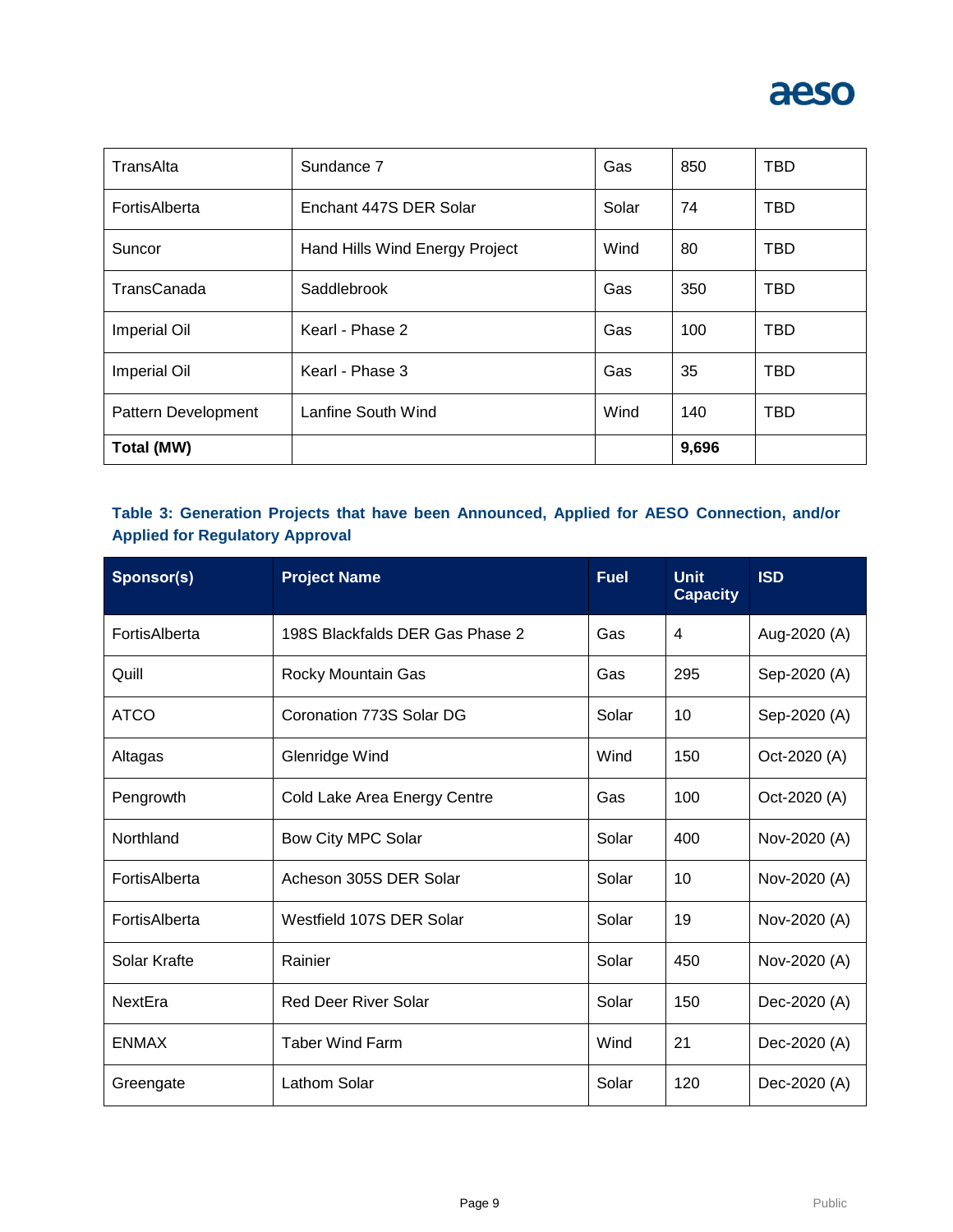| TransAlta            | <b>Tempest MPC Wind</b>                          | Wind  | 115  | Dec-2020 (A) |
|----------------------|--------------------------------------------------|-------|------|--------------|
| FortisAlberta        | Chappice Lake 649S DER Solar                     | Solar | 15   | Dec-2020 (A) |
| <b>Capital Power</b> | Whitla Wind Phase 3                              | Wind  | 54   | Dec-2020 (A) |
| RealPart             | Calgary Area Solar                               | Solar | 150  | Dec-2020 (A) |
| Northland            | <b>Buffalo Trail</b>                             | Wind  | 100  | Dec-2020 (A) |
| FortisAlberta        | High River 65S DER Gas                           | Gas   | 13   | Feb-2021 (A) |
| FortisAlberta        | High River 65S DER Gas                           | Gas   | 16.5 | Mar-2021 (A) |
| <b>Four Rivers</b>   | <b>Four Rivers Wind</b>                          | Wind  | 450  | Mar-2021 (A) |
| FortisAlberta        | Namaka DER Solar                                 | Solar | 20   | Apr-2021 (A) |
| FortisAlberta        | <b>Conrad DER Solar</b>                          | Solar | 23   | Apr-2021 (A) |
| FortisAlberta        | Conrad DER Solar 2                               | Solar | 22   | Apr-2021 (A) |
| FortisAlberta        | Metiskow 648S DER Solar                          | Solar | 22.5 | May-2021 (A) |
| FortisAlberta        | Killarney Lake 267S DER Solar/Battery<br>Storage | Solar | 22.5 | May-2021 (A) |
| FortisAlberta        | Burdett 368S DER Solar Battery Storage           | Solar | 17.5 | May-2021 (A) |
| <b>Milner Power</b>  | Milner 1 Gas                                     | Gas   | 26   | May-2021 (A) |
| <b>Capital Power</b> | Genesee 3 Change                                 | Coal  | 6    | May-2021 (A) |
| Joss Wind            | Jenner WAGF - Phase 2                            | Wind  | 180  | May-2021 (A) |
| <b>Joss Wind</b>     | Jenner Wind Phase 3                              | Wind  | 106  | May-2021 (A) |
| Transalta            | Kaybob 3 Cogen                                   | Gas   | 43   | Jun-2021 (A) |
| FortisAlberta        | Tilley 498S DG Gas                               | Gas   | 22   | Jul-2021 (A) |
| FortisAlberta        | Joffre 535S DER Solar                            | Solar | 25   | Jul-2021 (A) |
| FortisAlberta        | Joffre 535S DER Solar                            | Solar | 22   | Jul-2021 (A) |
| <b>RESC</b>          | Rattlesnake Ridge MPC Wind                       | Wind  | 118  | Jul-2021 (A) |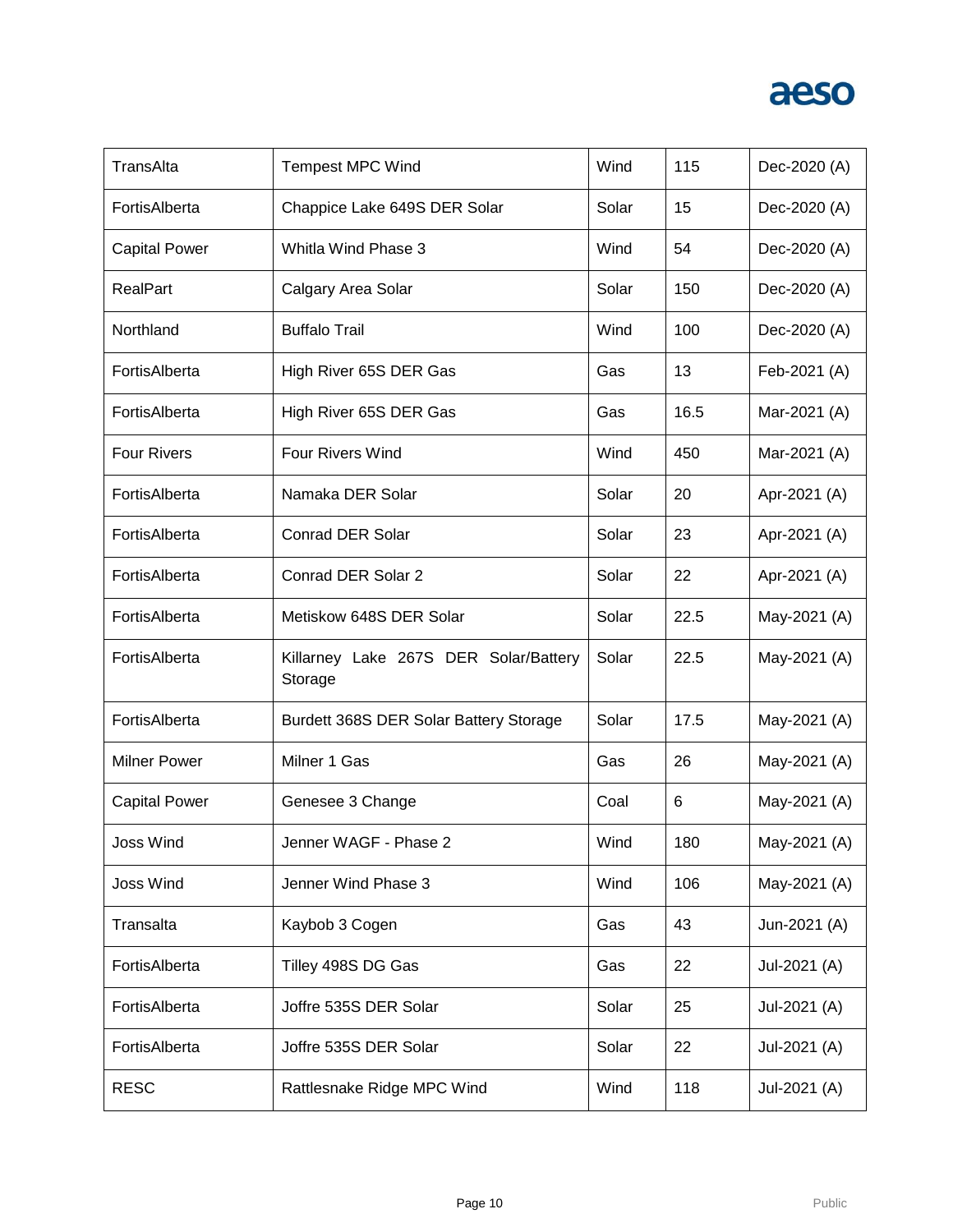| FortisAlberta       | Strathmore 151S DER Solar 1         | Solar   | 18             | Aug-2021 (A) |
|---------------------|-------------------------------------|---------|----------------|--------------|
| FortisAlberta       | Strathmore 151S DER Solar 2         | Solar   | 22.5           | Aug-2021 (A) |
| Archer              | Piikani Solar                       | Solar   | 40             | Sep-2021 (A) |
| FortisAlberta       | Bassano 435S DER Solar              | Solar   | 11             | Sep-2021 (A) |
| <b>ENGIE</b>        | Duchess Solar                       | Solar   | 90             | Sep-2021 (A) |
| Kineticor           | Peace River Power Upgrade           | Gas     | 125            | Sep-2021 (A) |
| Soventix            | Forestburg Area Solar               | Solar   | 40             | Oct-2021 (A) |
| E.ON                | <b>Grizzly Bear Wind Phase 2</b>    | Wind    | 30             | Oct-2021 (A) |
| Pembina             | <b>Empress Cogen</b>                | Gas     | 46             | Oct-2021 (A) |
| <b>ATCO</b>         | Bridge Creek 798S DER Gas           | Gas     | 13             | Oct-2021 (A) |
| <b>Milner Power</b> | Milner 1 & 2 Gas                    | Gas     | 124            | Oct-2021 (A) |
| FortisAlberta       | Gleichen DG Solar                   | Solar   | 17             | Oct-2021 (A) |
| <b>ATCO</b>         | Vilna 777S DER Solar                | Solar   | 5              | Oct-2021 (A) |
| <b>ATCO</b>         | Bridge Creek 798S DER Gas           | Gas     | 10             | Nov-2021 (A) |
| FortisAlberta       | Cutting Lake 227S DER Gas           | Gas     | 12             | Nov-2021 (A) |
| Chiniki             | Chiniki Solar                       | Solar   | 40             | Nov-2021 (A) |
| NextEra             | Red Deer Battery Energy Storage     | Storage | 40             | Dec-2021 (A) |
| NextEra             | <b>Ghost Pine Battery ES System</b> | Storage | 30             | Dec-2021 (A) |
| Enerfin             | <b>Winnifred MPC Wind</b>           | Wind    | 90             | Dec-2021 (A) |
| FortisAlberta       | <b>Buffalo Atlee Cluster 2</b>      | Wind    | 14             | Dec-2021 (A) |
| Sequoia Energy      | Oyen MPC Wind                       | Wind    | 100            | Dec-2021 (A) |
| <b>ENMAX</b>        | FMC DER Cogen                       | Gas     | $\overline{7}$ | Dec-2021 (A) |
| <b>ENGIE</b>        | <b>Buffalo Trail MPC Wind</b>       | Wind    | 400            | Dec-2021 (A) |
| <b>ENGIE</b>        | <b>Buffalo Trail North MPC Wind</b> | Wind    | 200            | Dec-2021 (A) |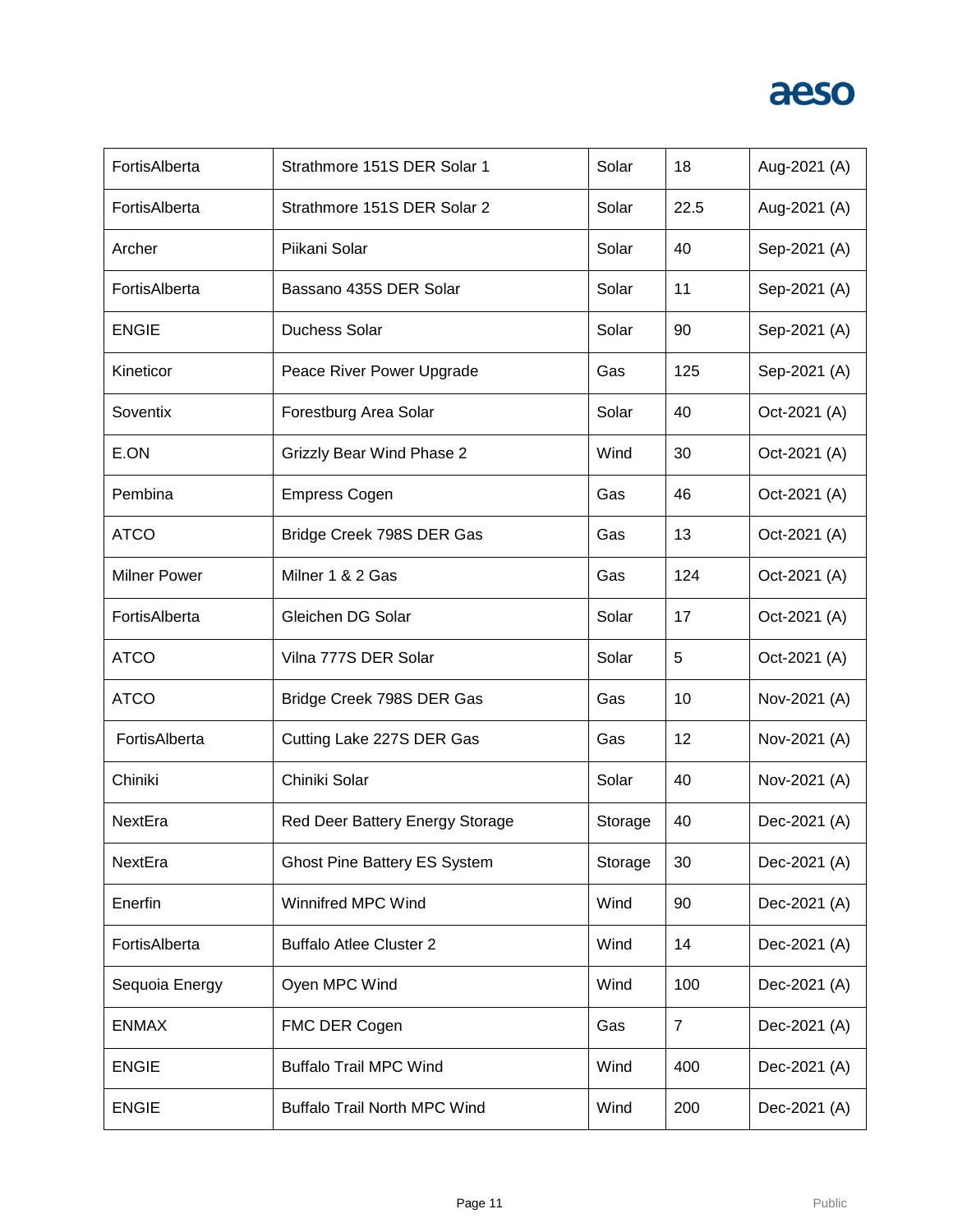| Solar Krafte               | Vauxhall                          | Solar          | 150 | Dec-2021 (A) |
|----------------------------|-----------------------------------|----------------|-----|--------------|
| FortisAlberta              | Red Deer 63S DER Solar            | Solar          | 20  | Dec-2021 (A) |
| FortisAlberta              | Brooks 121S DER Gas               | Gas            | 5   | Feb-2022 (A) |
| <b>BluEarth Renewables</b> | <b>Wheatcrest MPC Solar</b>       | Solar          | 60  | Mar-2022 (A) |
| Greengate                  | <b>Travers Solar Phase 2</b>      | Solar          | 65  | Apr-2022 (A) |
| <b>ATCO</b>                | Ethel Lake 717S DER Wasteheat     | <b>Biomass</b> | 19  | Apr-2022 (A) |
| <b>Spirit Pine</b>         | Lone Pine WAGF                    | Wind           | 173 | Apr-2022 (A) |
| FortisAlberta              | Castle Meridian DER Wind          | Wind           | 22  | May-2022 (A) |
| <b>ATCO</b>                | Three Hills 770S DER Gas          | Gas            | 5   | Jun-2022 (A) |
| <b>RESC</b>                | Forty Mile MPC Wind               | Wind           | 400 | Jun-2022 (A) |
| Solar Krafte               | <b>Brooks</b>                     | Solar          | 400 | Jun-2022 (A) |
| Suncor                     | Meadow Creek Cogen                | Gas            | 126 | Jul-2022 (A) |
| NaturEner                  | <b>Buffalo Trail WAGF</b>         | Wind           | 100 | Jul-2022 (A) |
| NaturEner                  | <b>Ross Creek WAGF</b>            | Wind           | 100 | Jul-2022 (A) |
| <b>RESC</b>                | Hilda MPC Wind                    | Wind           | 100 | Aug-2022 (A) |
| <b>TCE</b>                 | Saddlebrook Solar Storage         | Solar          | 118 | Sep-2022 (A) |
| FortisAlberta              | Buffalo Creek 526S DER Storage    | Storage        | 20  | Sep-2022 (A) |
| <b>EDP Renewables</b>      | <b>Blue Bridge Solar</b>          | Solar          | 150 | Oct-2022 (A) |
| <b>Buffalo</b>             | <b>Buffalo Plains MPC Wind</b>    | Wind           | 500 | Oct-2022 (A) |
| EDF                        | <b>Bull Trail Wind</b>            | Wind           | 300 | Oct-2022 (A) |
| <b>ATCO</b>                | Monitor 2 774S DER Solar          | Solar          | 30  | Nov-2022 (A) |
| <b>ATCO</b>                | Monitor 1 774S DER Solar          | Solar          | 10  | Nov-2022 (A) |
| FortisAlberta              | East Crossfield 64S DER Wasteheat | <b>Biomass</b> | 10  | Nov-2022 (A) |
| FortisAlberta              | Taber 83S DER Solar 1             | Solar          | 19  | Nov-2022 (A) |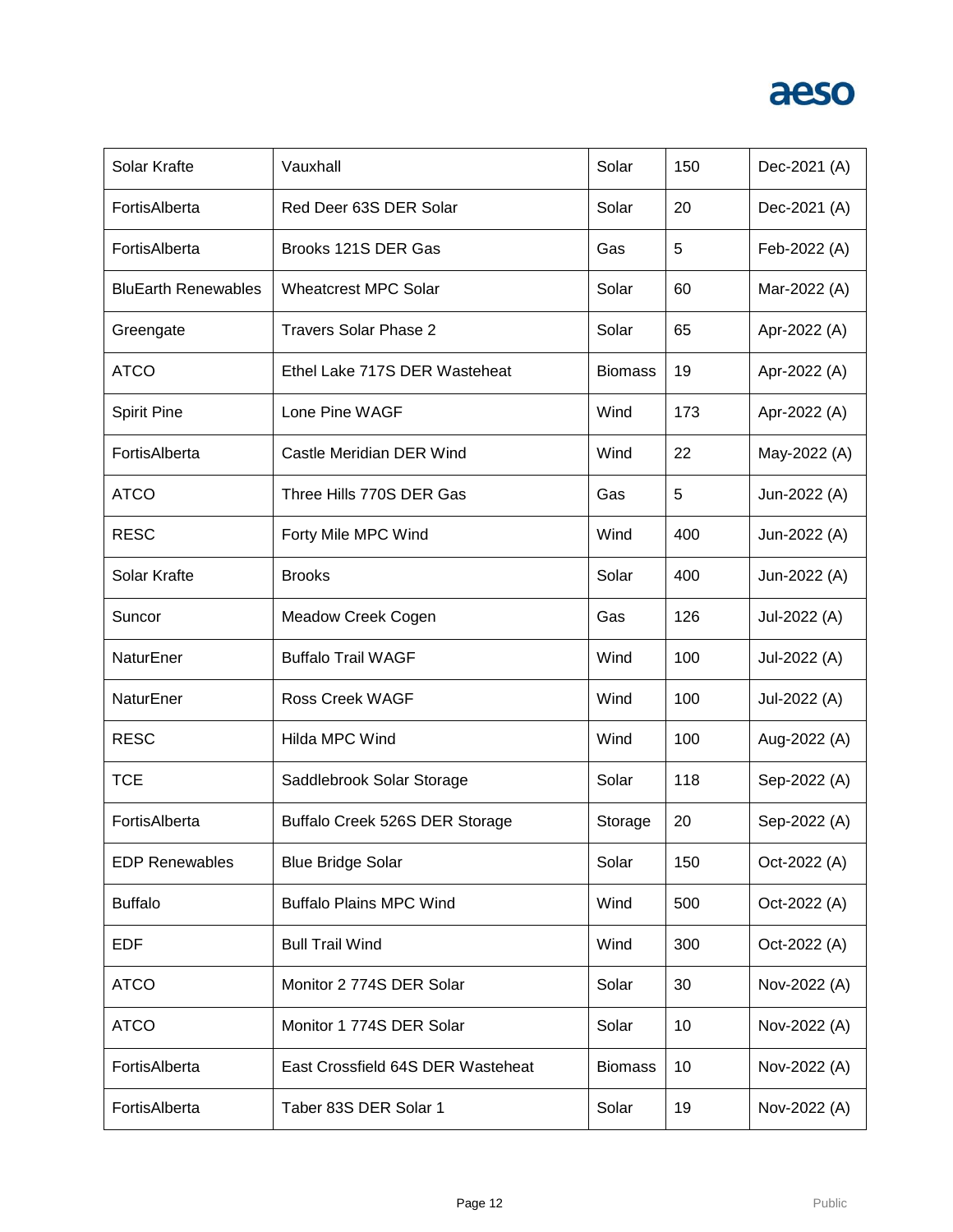| FortisAlberta          | Taber 83S DER Solar 2           | Solar | 16    | Nov-2022 (A) |
|------------------------|---------------------------------|-------|-------|--------------|
| FortisAlberta          | Taber 83S DER Solar 3           | Solar | 16    | Nov-2022 (A) |
| FortisAlberta          | Taber 83S DER Solar 4           | Solar | 14    | Nov-2022 (A) |
| <b>HEP Capital</b>     | Alderson Solar                  | Solar | 100   | Dec-2022 (A) |
| Enterprise             | <b>Prosperity WAGF</b>          | Wind  | 175   | Dec-2022 (A) |
| <b>RESC</b>            | Enterprise MPC Solar            | Solar | 100   | Dec-2022 (A) |
| Dunmore Solar Inc.     | Dunmore Solar                   | Solar | 216   | Apr-2023 (A) |
| Pembina                | Duvernay Cogen                  | Gas   | 46    | Jun-2023 (A) |
| <b>EDF</b>             | North Slope Solar               | Solar | 200   | Aug-2023 (A) |
| Nose Hill              | <b>MPC Wind</b>                 | Wind  | 120   | Oct-2023 (A) |
| Joss Wind              | Northern Lights                 | Wind  | 400   | Nov-2023 (A) |
| Suncor                 | Forty Mile Granlea Wind Phase 2 | Wind  | 250   | Nov-2023 (A) |
| <b>AHP Development</b> | Amisk Hydroelectric Project     | Hydro | 330   | Dec-2023 (C) |
| <b>PBC</b>             | Paul Band Solar                 | Solar | 45    | Jan-2024 (A) |
| <b>Total (MW)</b>      |                                 |       | 9,773 |              |

*\* - (P):Power Plant application filed with AUC, (A): AESO application in process, (C): Corporate announcement*

### **Table 4: Generation Projects that have Announced to be Retired**

| Sponsor(s) | <b>Project Name</b> | <b>Fuel</b> | <b>Unit Capacity</b> | <b>Retire Date</b> | <b>Status</b> |
|------------|---------------------|-------------|----------------------|--------------------|---------------|
| TransAlta  | Sundance 3          | Coal        | 368                  | August 1, 2020     | Retired       |
| Total (MW) |                     |             | 368                  |                    |               |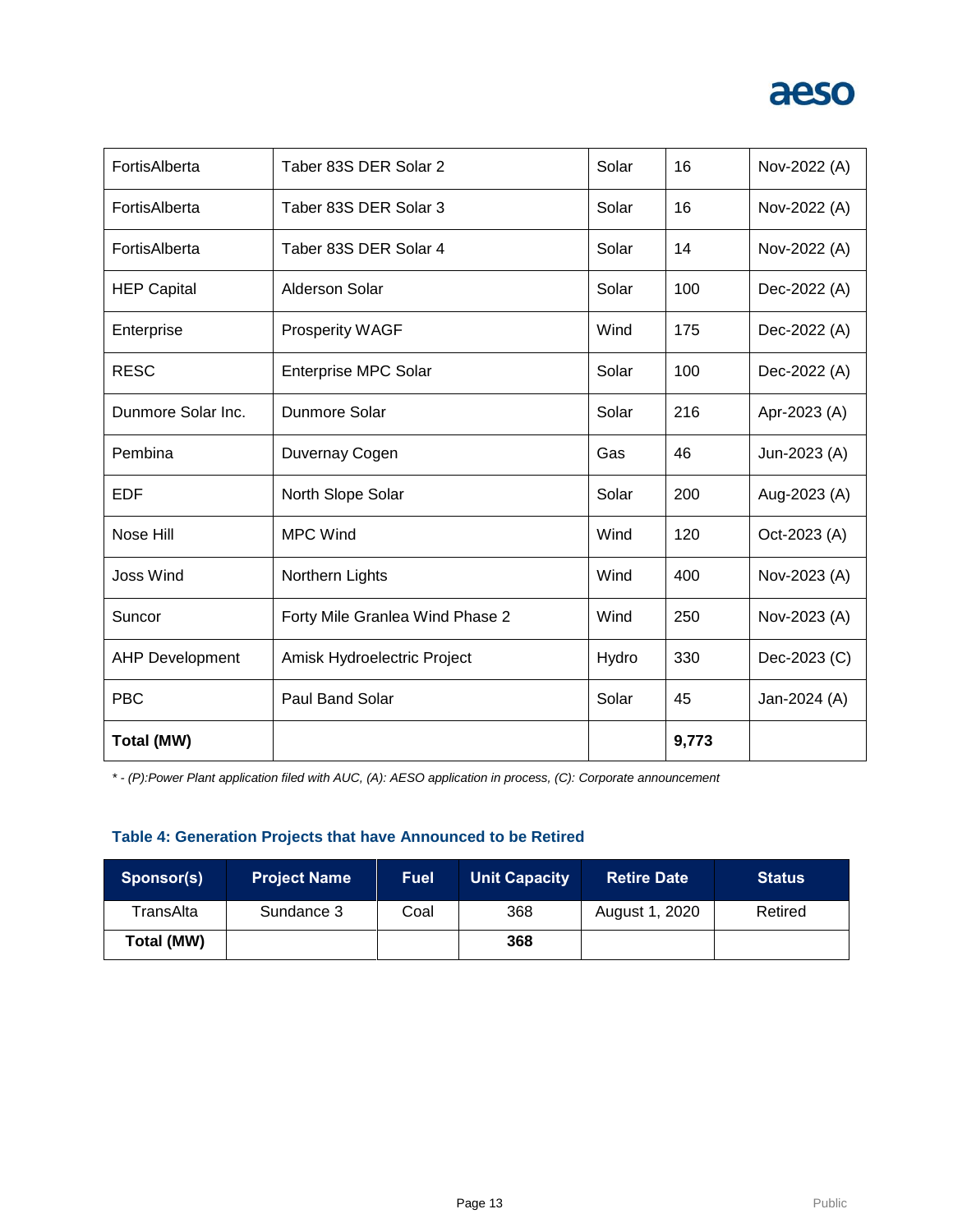### **Federal Coal Compliance Schedule**

In 2012, the federal government approved the *Reduction of Carbon Dioxide Emissions from Coal-fired Generation of Electricity Regulations*. The regulation requires that coal-fired generation units meet a GHG emissions intensity target once it reaches end of life. The AESO has adopted the federal compliance dates as retirement dates to evaluate metrics included in this report. The decision to retire a coal unit could also be impacted by several potential drivers, including the economics of plant operations, contractual agreements, and provincial and federal legislation. Announcements from the government will continue to be assessed as they are released.

### **Table 5: Federal Coal Compliance Schedule**

| Sponsor(s) | <b>Project Name</b>   | <b>Fuel</b> | <b>Unit Capacity</b> | <b>In Service</b><br><b>Date</b> | <b>Federal Compliance</b><br>Date <sup>11</sup> |
|------------|-----------------------|-------------|----------------------|----------------------------------|-------------------------------------------------|
| Heartland  | <b>Battle River 4</b> | Coal        | 155                  | 1975                             | Dec-2025                                        |
| Total (MW) |                       |             | 155                  |                                  |                                                 |

<sup>1</sup> Federal Compliance Dates are based upon the applicable provisions of the Reduction of Carbon Dioxide Emissions from Coal-fired Generation of Electricity Regulations, as set forth in the Canada Gazette Vol. 146, No.19.

C Phone: 403-539-2450 | Fax: 403-539-2949

Q Calgary Place, 2500, 330-5th Avenue SW Calgary, AB T2P 0L4

l

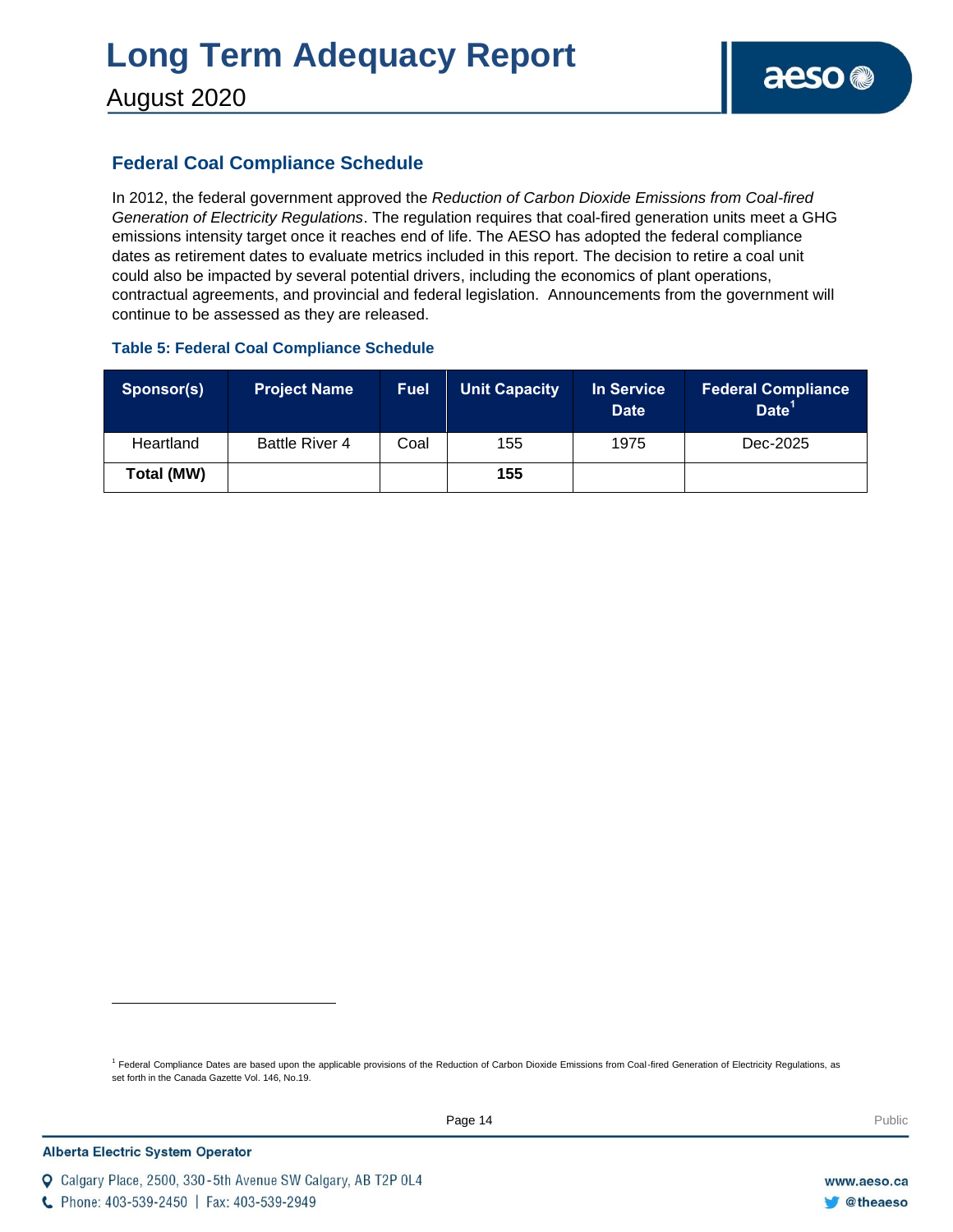August 2020

### **Reserve Margin Metric**

The Reserve Margin Metric, shown in Figure 1, presents a comparison of generation supply and demand in Alberta. It is a calculation of the firm generation capacity at the time of system peak that is in excess of the system annual peak demand, expressed as a percentage of the system peak. Information on the annual peak demand within the reserve margin can be found on the AESO's [Forecasting](https://www.aeso.ca/grid/forecasting) web page. Firm generation is defined as installed and future generation capacity, adjusting for seasonal hydro capacity and behind-the-fence demand and generation, and excludes wind and solar capacity. Three forecast reserve margins are presented, each with different future supply additions. The supply additions correspond to the stage of the generation projects in the New Generation Projects and Retirements Metric. The metric is graphed with and without intertie capacity in one reserve margin since full import capability may not always be available at the time of system peak demand.



#### **Figure 1: Alberta Interconnected Electric System (AIES) Reserve Margin, 2010 – 2024**

**Enter Football Page 15** Public Public Public Public Public Public Public Public Public Public Public Public Public Public Public Public Public Public Public Public Public Public Public Public Public Public Public Public P

#### **Alberta Electric System Operator**

- Calgary Place, 2500, 330-5th Avenue SW Calgary, AB T2P 0L4
- C Phone: 403-539-2450 | Fax: 403-539-2949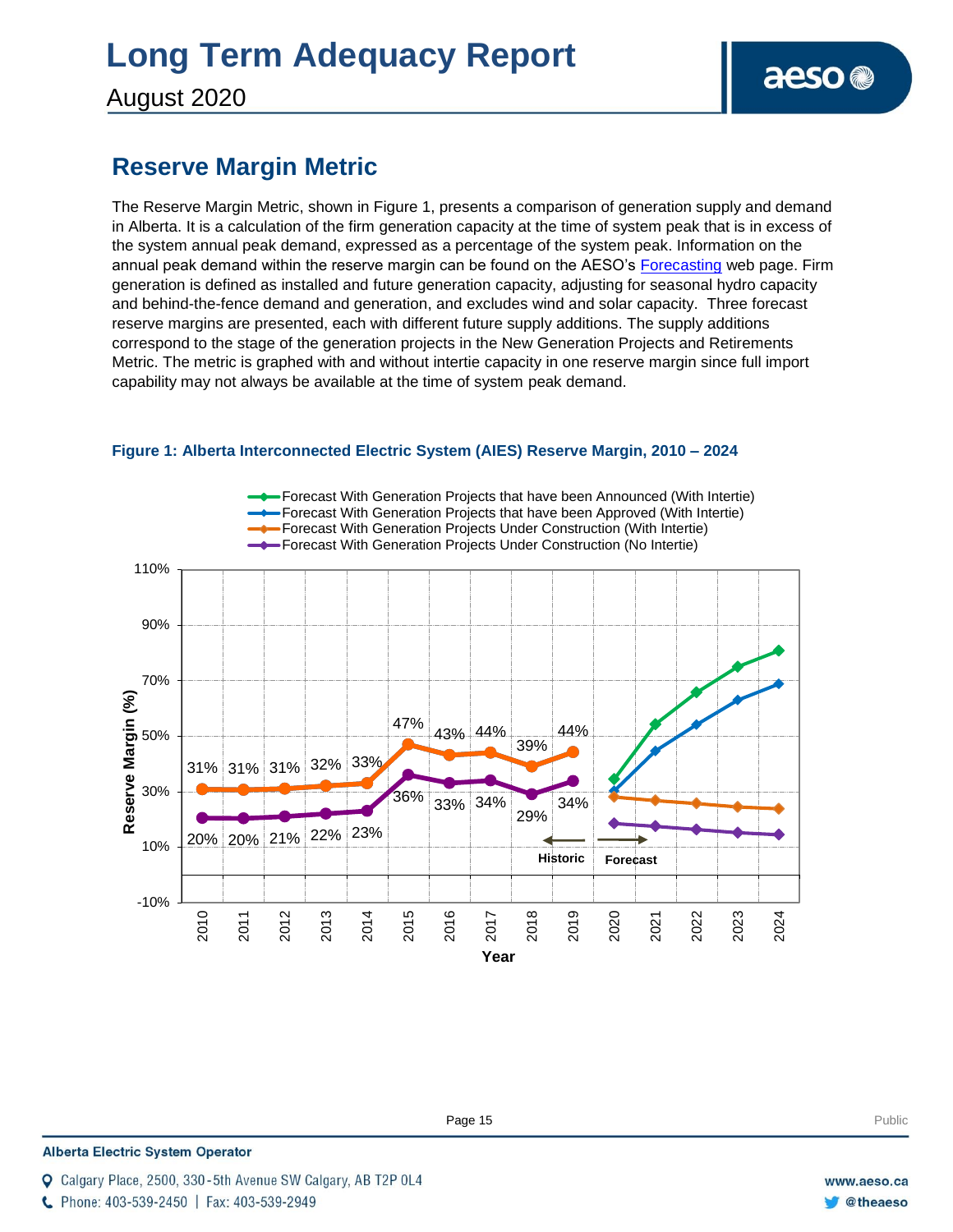

### **Supply Cushion Metric**

The Supply Cushion Metric provides visibility of the Alberta Interconnected Electric System's ability to meet peak demand on a daily basis. The supply cushion is the difference between the daily available firm supply minus daily peak demand. Only existing generation and generation under construction are used within the metric. The supply cushion refines the reserve margin calculation by using daily system peak rather than annual and incorporates planned outages. Figure 2 presents the estimated daily supply cushion for the next two years. Figure 3 presents daily peak demand and firm supply by fuel type, as well as interties, wind and solar which are not included in the supply cushion calculation due to the intermittent or uncertain nature of the supply. When the supply cushion is negative in Figure 2, there is an increased level of reliance on interties and wind, as indicated in Figure 3.

### **Figure 2: Alberta Interconnected Electric System (AIES) Daily Supply Cushion, August 1, 2020 to July 31, 2022**

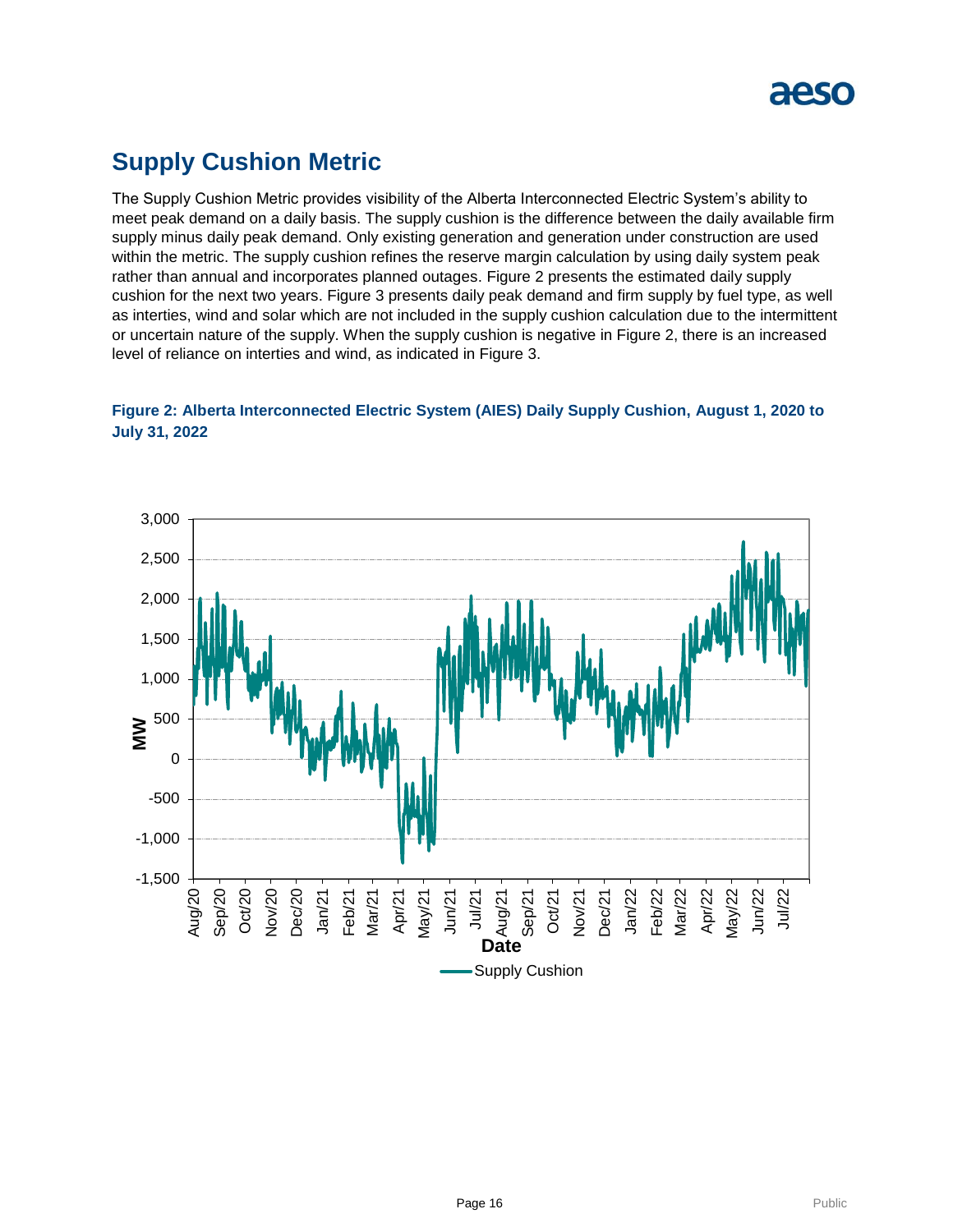

### **Figure 3: Alberta Interconnected Electric System (AIES) Daily Peak Demand and Available Supply, August 1, 2020 to July 31, 2022**

Outage information as of Jul 29th, 2020